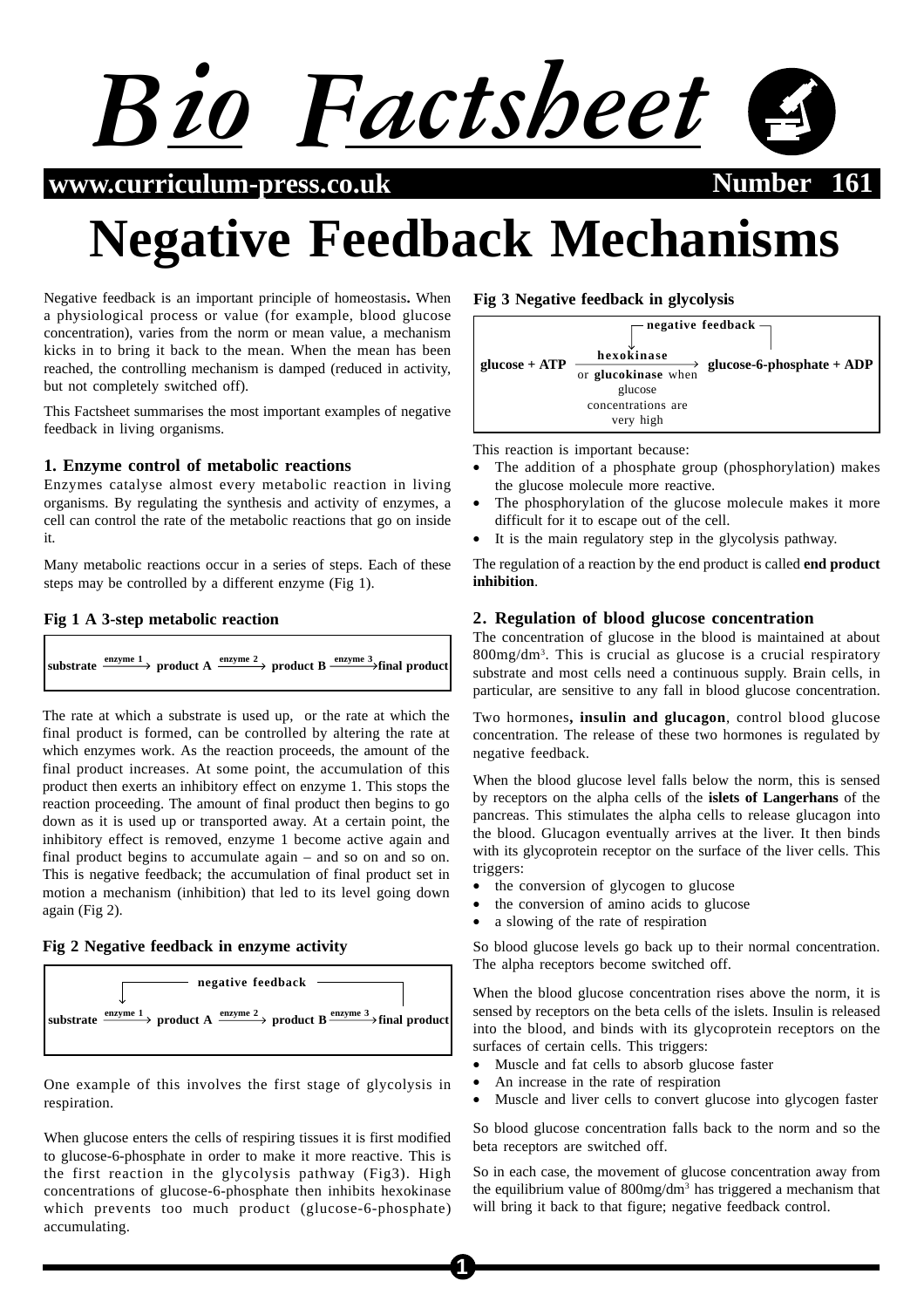## **3. Control of metabolic rate**

The metabolic rate is the rate at which the cells of the body carry out their anabolic (building-up) and catabolic (breaking-down) reactions. The metabolic rate is carefully controlled via negative feedback.

If the metabolic rate falls:

- The hypothalamus in the brain detects the fall and releases more thyrotropin releasing hormone
- This causes the pituitary gland to release more thyroid stimulating hormone
- This causes the thyroid gland to release more thyroxine
- This causes the metabolic rate of cells to increase

Once the metabolic rate has got back to normal, the hypothalamus slows down its release of thyrotropin releasing hormone.

## **4. Control of body temperature**

Mammals and birds are **endotherms** – they can maintain a constant body temperature, above that of their surroundings**.** This gives them a huge advantage over the rest of the animal kingdom, all of which are poikilotherms:

Endotherms can:

- maintain an internal temperature close to the optimum for their enzymes
- exploit very cold or very hot habitats and can remain active all year-round or during the day and night.

The big **disadvantage** is that maintaining a constant temperature requires huge amounts of energy!

Changes in the body temperature of a mammal or bird set in motion mechanisms which return the body temperature to its norm or set level. Fig 4 shows how negative feedback is used to control the body temperature of a mammal.

# **Fig 4. Control of body temperature**



**2**